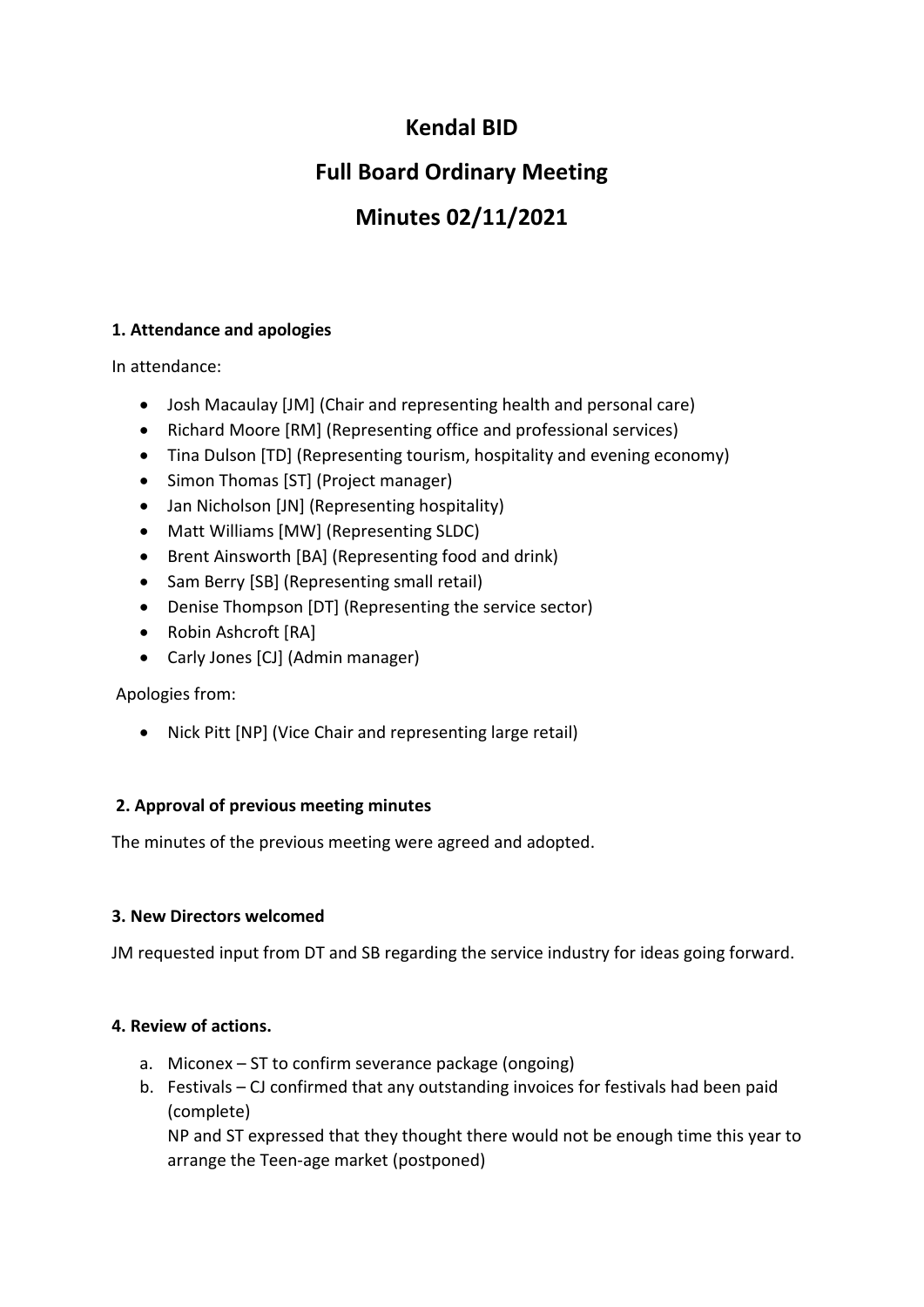Highstreet task force – MW reported that they had strong branding. JM questioned whether or not we get involved. ST suggested a joint project. DT and BA suggested involving the Young Farmers and Girl Guides/Scouts (ongoing)

### ACTION – ST and MW to get a project proposal

- c. Website ST to email Emily with content to build the website (ongoing)
- d. Headshots remaining and new board members to email through (ongoing)
- e. Grant forms ST reported a total of 8 applications from levy payers (complete)
- f. DSCVR ST scheduled regular meetings with the DSCVR team to work along side them with the new town app (complete)

#### **5. Review of current projects**

- a. Town trails TD agreed with Fell Tarn a £650 budget for the town Christmas trails. ST suggested this should be linked with the DSCVR app to help direct people around Kendal. The Board discussed the £650 budget and agreed that £550 is a fair amount to pay per trail. Proposed by JM and a unanimous decision made by the board.
- b. Parking Perx ST explained to the board PP in more detail. TD expressed that the scheme is very targeted PP stickers and advertisement of the app would encourage people to register. JN enquired as to how many businesses are currently signed up.
- c. BID website ongoing content for the website is being composed. DT suggested incorporating links with social media with a "Kendal live" aspect via video links to express different offers and promotions in Kendal. DT also suggested discussions with Kendal college to potentially incorporate their media students in getting involved with potential filming to help the public get to know the people behind various businesses.
- d. Aesthetics DT discussed options of making Kendal "a greener town" in order to reduce cost for businesses. RA questioned how we could assist reducing waste and recommended speaking directly to Cumbria County Council.

ACTION – ST, DT and MW to investigate how to move forward researching buying power and how the BID could assist.

- e. Coach initiative JN encouraged new directors for any new ideas.
- f. Business directory the board questioned the necessity of the business directory going forward with the new town app.
- g. DSCVR app ST confirmed the regular meetings.

### **6. Town centre parking**

a. JM suggested communication with Sion Thomas from Westmorland shopping centre to extend opening times for the multi-story carpark. It was discussed that this would be likely due to the addition of the college.